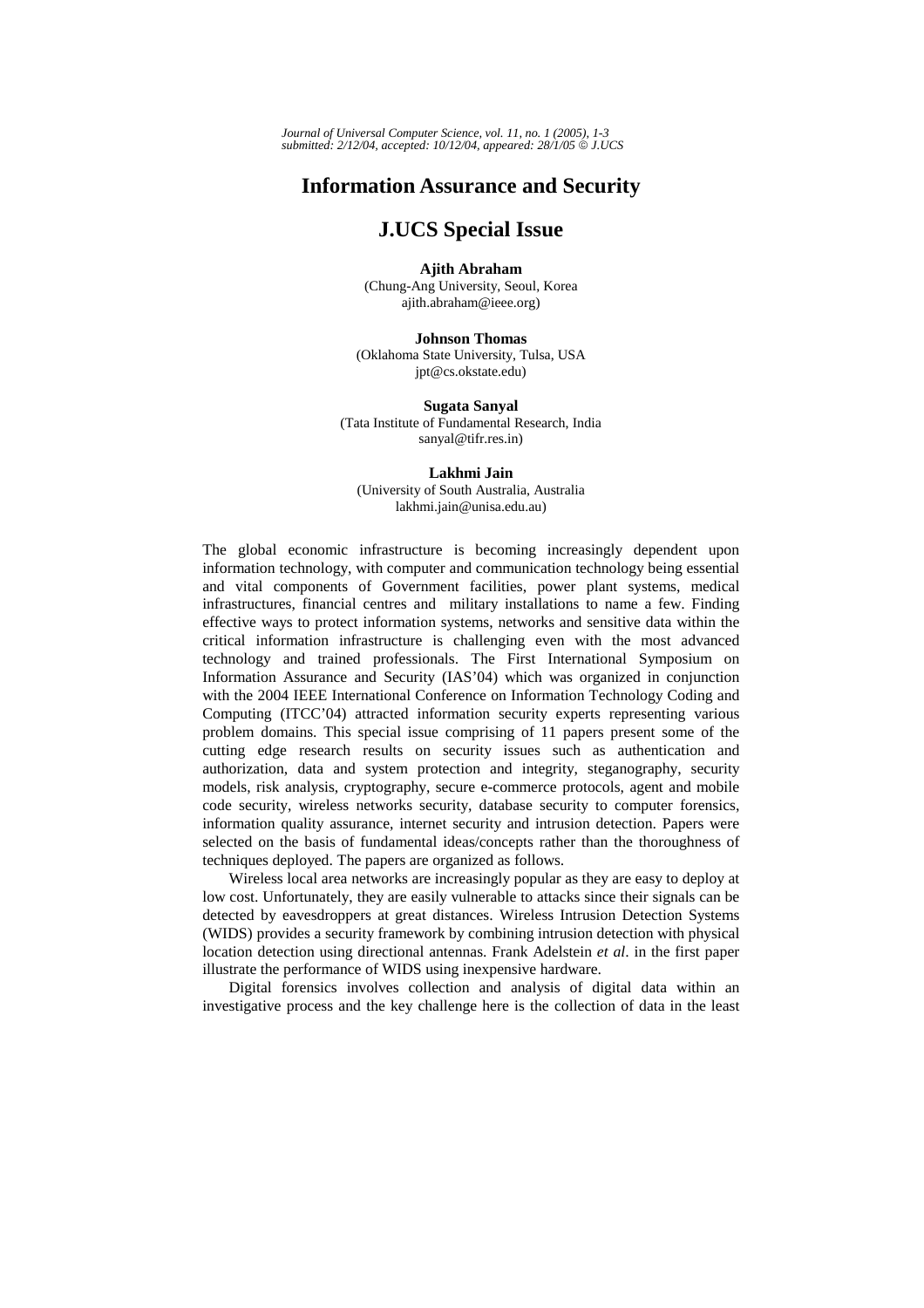intrusive manner. In the second paper, Sriranjani Sitaraman and S. Venkatesan present a checkpoint methodology for a disk that has a Unix-like file system. The task is to record a checkpoint of a disk drive mounted as a file system on a host machine without disrupting the disk's normal operations. The proposed algorithm can be used to checkpoint disks formatted for other file systems such as NTFS etc.

Security in mobile ad hoc networks is a difficult problem as these networks are infrastructureless, have arbitrary movement and possess scarce resources and limited power. Existing ad hoc routing protocols are either unicast or multicast. In Joe Khor *et al*. propose a sliding window protocol which is a simple extension to the Dynamic Source Routing Protocol (DSR) to cater for group communications where all nodes addresses are unicast addresses and there is no single multicast address. It is found that that the sliding window protocol improves both communications and security performance.

Multimedia data hiding techniques have developed a strong basis for the steganography area with a growing number of applications like digital rights management, hiding executables for access control, annotation etc. In the fourth paper, Nedeljko Cvejic and Tapio Seppänen present a novel high bit rate LSB audio watermarking method that reduces embedding distortion of the host audio. Using the proposed algorithm watermark bits are embedded into higher LSB layers, resulting in increased robustness against noise addition. Listening tests also showed that the watermarked audio has a better perceptual quality than the standard LSB method.

Most cryptography systems are based on the modular exponentiation to perform the non-linear scrambling operation of data. It is performed using successive modular multiplications, which are time consuming for large multiplicands. Nadia Nedjah and Luiza de Macedo Mourelle proposes a genetic algorithm approach to yield the minimum sequence of powers, generally called an addition chain, that needs to be computed to finally obtain the modular exponentiation result. The authors also present a co-design methodology to engineer a cryptographic device that accelerates the encryption/decryption throughput without requiring considerable hardware area.

There are several applications that rely on encryption services provided by cryptographic protocols to ensure confidentiality, integrity, and authentication during secure transactions over the network. Sachin P. Joglekar and Stephen R. Tate in the sixth paper present an anomaly based intrusion detection system '*ProtoMon*' for detecting malicious use of cryptographic and application level protocols. Some of the unique characteristics of '*ProtoMon*' are the ability to monitor cryptographic protocols and application level protocols in encrypted sessions, a very light weight monitoring process and the ability to react to protocol misuse by modifying protocol response directly.

Security of network communications is arguably the most important issue in the world today given the vast amount of valuable information that is passed around in various networks. Rangarajan Athi Vasudevan *et al*. present a novel encryption-less algorithm to enhance security in transmission of data in networks. The algorithm is based on the simple idea of a '*jigsaw*' puzzle to break the data into multiple parts where these parts form the pieces of a puzzle. These parts are packaged into packets and sent to the receiver. The algorithm is designed to provide information-theoretic security by the use of a one-time pad like scheme so that no intermediate or untended